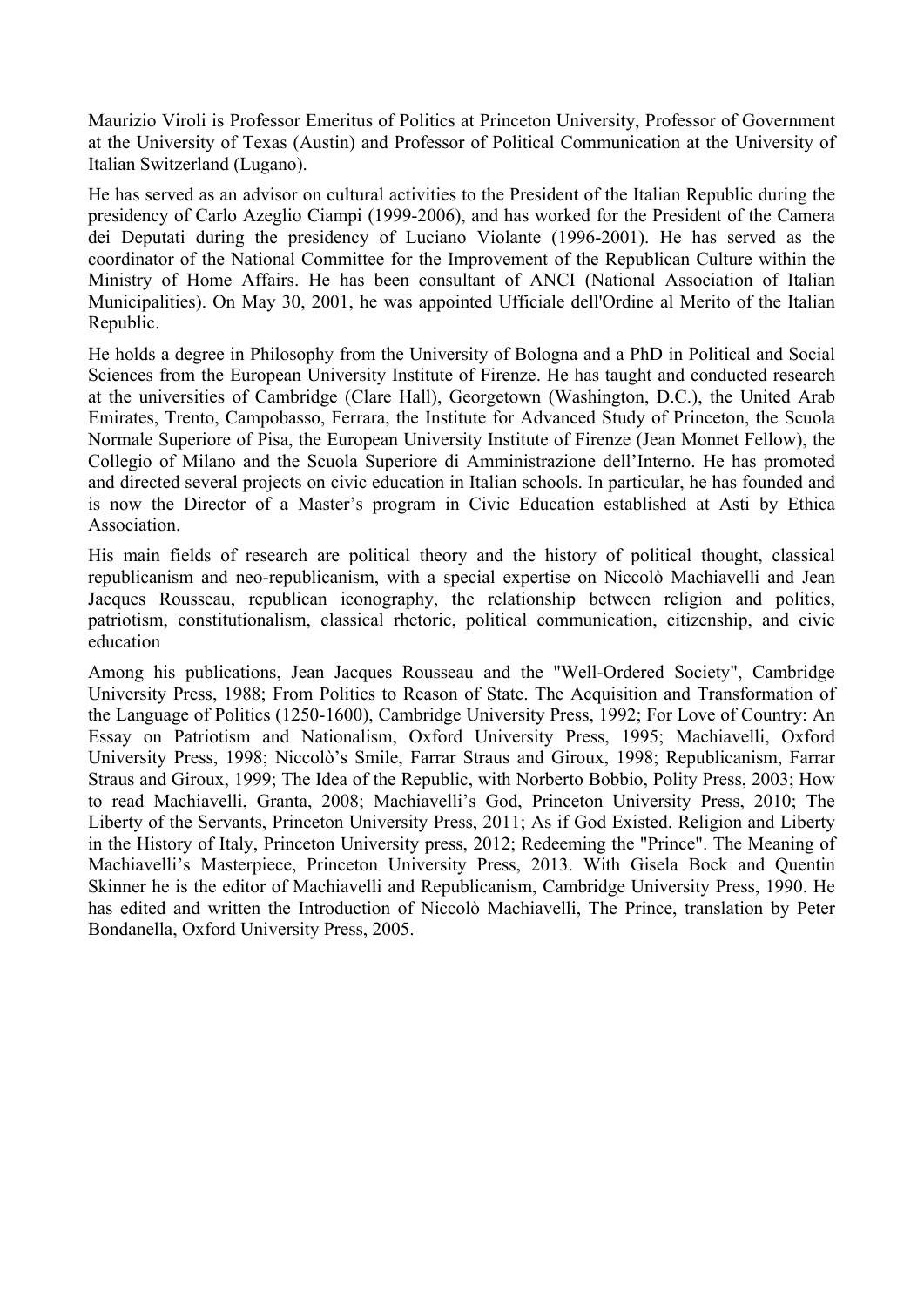Selected pubblications:

## **2018**

**Etica del servizio e etica del comando**, Napoli, Editoriale Scientifica.

# **2016**

**The Quotable Machiavelli**, Princeton, Princeton University Press.

**How to choose a leader. Machiavelli's advice to citizens**, Princeton, Princeton University Press. **L'autunno della Repubblica**, Roma-Bari, Laterza.

# **2013**

**Redeeming The Prince: The Meaning of Machiavelli's Masterpiece**, Princeton, Princeton University Press. Italian translation, La redenzione dell'Italia. Saggio sul «Principe» di Machiavelli, Roma-Bari, Laterza, 2013. Spanish translation, La redención de El príncipe: el significado de la obra maestra de Maquiavelo, Bogotá, Universidad de los Andes: Ediciones Uniandes, 2016. **Il sorriso di Niccolò. Storia di Machiavelli**, new and revised edition, Roma-Bari, Laterza.

**Scegliere il principe. I consigli di Machiavelli al cittadino elettore**, Roma-Bari, Laterza. Spanish translation, La elección del príncipe: los consejos de Maquiavelo al ciudadano elector, translated by Paula Caballero Sánchez, Barcelona, Paidós, 2014. Korean translation, 누구를 뽑아야 하는가 : 민주공화국을 위 한 마키아벨리의 투 표 강 령 (Nugu reul ppobaya haneunga), translated by Jaejung Gim, 안티고네 , Anyang Antigone, 2017. Portuguese translation, forthcoming.

# **2012**

**L'Intransigente**, Roma-Bari, Laterza. **Le parole del cittadino**, Roma-Bari, Laterza.

# **2010**

**La libertà dei servi**, Roma-Bari, Laterza (paperback edition: 2012). English translation, The liberty of servants: Berlusconi's Italy, translated by Antony Shugaar, with a new preface by the author, Princeton, Princeton University Press, 2011.

**Lo scrittore di ricami**, Reggio Emilia, Diabasis, 2009

**Come se Dio ci fosse. Religione e libertà nella storia d'Italia**, Torino, Einaudi. English translation, As If God Existed: Religion and Liberty in the History of Italy, translated by Alberto Nones, Princeton, Princeton University Press, 2012.

## **2008**

**How to read Machiavelli**, Cambridge, Granta. Italian translation, Machiavelli filosofo della libertà, translated by Silvia Righini, Roma, Castelvecchi, 2013.

**L'Italia dei doveri**, Milano, Rizzoli

## **2005**

**Il Dio di Machiavelli e il problema morale dell'Italia**, Roma-Bari, Laterza. English translation, Machiavelli's God, translated by Antony Shugaar, Princeton, Princeton University Press, 2010.

## **2001**

With Norberto Bobbio, **Dialogo intorno alla repubblica**, Roma-Bari, Laterza (paperback edition: 2003). Spanish translation, Diálogo en torno a la república, translated by Rosa Ruis Gatell, Barcelona, Tusquets, 2002. Portuguese translation, Diálogo em Torno da República, translated by Daniela Beccaccia Versiani, Rio de Janeiro, Campus Editora, 2002 (paperback edition with different title: Direitos e Deveres na República: os Grandes Temas da Política e da Cidadania, Rio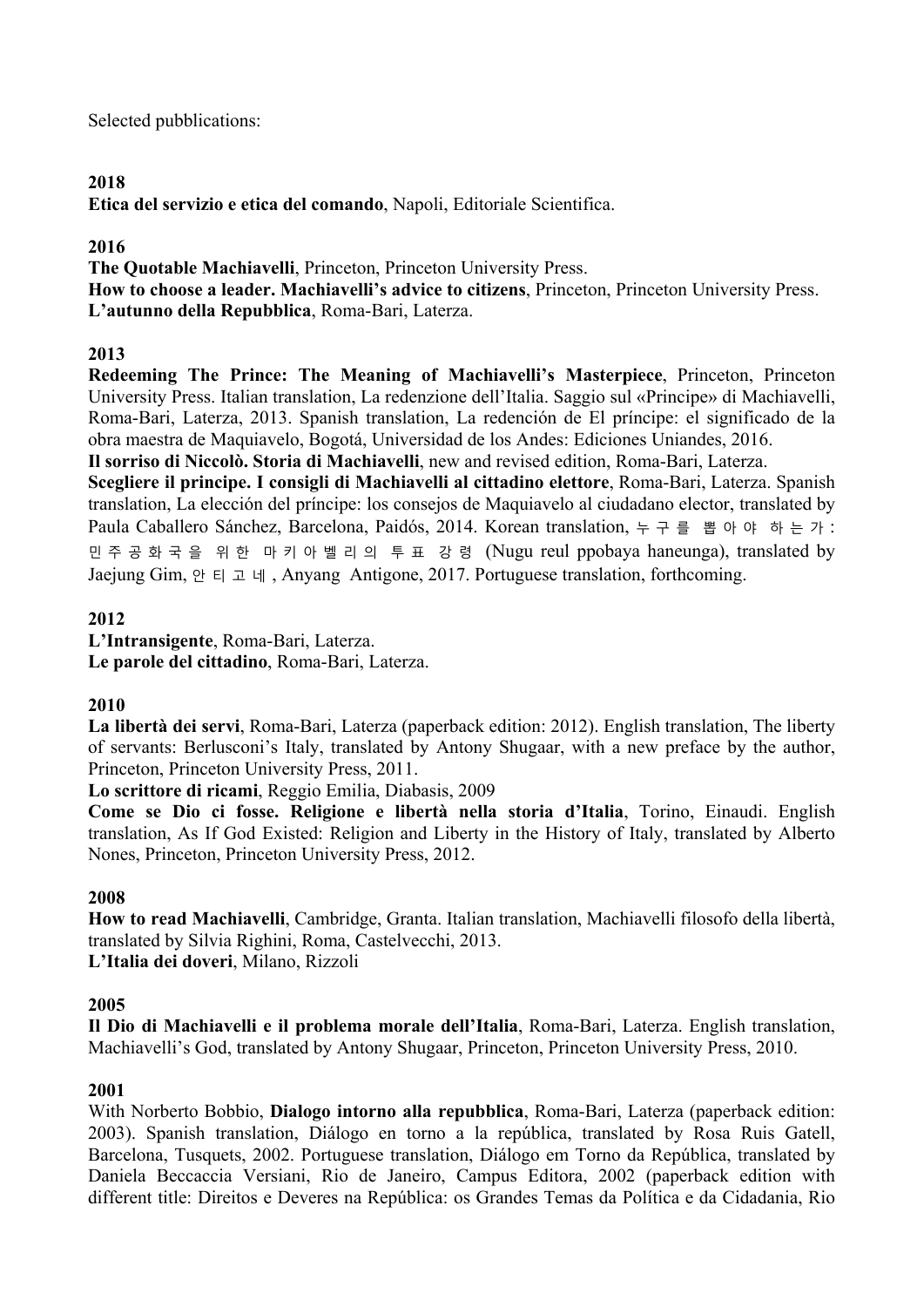de Janeiro, Elsevier, 2007). English translation, The Idea of the Republic, translated by Allan Cameron, with a new introduction by the author, Cambridge, Polity, 2003. French translation, Dialogue autour de la république, translated by Guillaume Lagrée, Presses Universitaires de Rennes, 2006. Chinese translation, 共和的理念 (Gong he de li nian), translated by Yang Li Feng, Chang chun, Jilin Publishing Group LLC, 2009.

## **1999**

**Repubblicanesimo**, Roma-Bari, Laterza. English translation, Republicanism, translated by Anthony Shugaar, New York, Farrar Straus and Giroux, 2002. German translation, Die Idee der Republikanischen Freiheit, translated by Friederike Hausmann, Zurich, Pendo, 2002. Bulgarian translation, Републиканизъм (Republikanizum), Sofia, Ciela, 2005. Korean translation, 공화주의 (Konghwajuŭi), translated by Kyŏng-hŭi Kim and Tong-gyu Kim, Kyŏnggi-do Goyang-si, In'gan Sarang, 2006. Catalan translation, Republicanisme, translated by Gabriel Genescà Dueñas, Barcelona, Angle, 2007. French translation, Républicanisme, translated by Christopher Hamel, Paris, Bord de l'eau, 2011. Arabic translation, اجمهوري ال كر ف ال $(al-Fikr al-jumhūrī)$ , translated by Izz al-Dīn Anāyah, Abū aby, Hayat Abū aby lil-thaqāfah wa-al-turāth (Kalimah), 2011. Spanish translation, Republicanismo, introduction by Manuel Suárez Cortina, Santander, Universidad de Cantabria, 2015.

### **1998**

### **Machiavelli**, Oxford, Oxford University Press.

**Il sorriso di Niccolò. Storia di Machiavelli**, Roma-Bari, Laterza (paperback edition: 2000; also republished by Milano, Edizioni de Il Giornale, 2007; and by Milano, Edizioni de Il Sole 24 Ore, 2010). English translation, Niccolò's Smile. A Biography of Machiavelli, translated by Antony Shugaar, New York, Farrar Straus and Giroux, 2000 (paperback edition: 2002). Spanish translation, La sonrisa de Maquiavelo, translated by Atilio Pentimalli, Barcelona, Tusquets, 2000 (republished in 2002; also published by Barcelona, Folio, 2004). German translation, Das Lächeln des Niccolò: Machiavelli und seine Zeit, translated by Friederike Hausmann, Zurich-Munich, Pendo, 2000 (also published by Darmstadt, Wissenschaftliche Buchgesellschaft, 2000; and by Reinbek bei Hamburg, Rowohlt, 2001). Portuguese translation, O sorriso de Nicolau. História de Maquiavel, translated by Valéria Pereira de Silva, São Paulo (Brazil), Estação Liberdade, 2002. Dutch translation, De glimlach van Niccolo: een biografie van Machiavelli, translated by Mieke Geuzebroek and Pietha de Voogd, Amsterdam, Mets & Schilt, 2002 (also published by Roeselare, Roularta Books, 2003). Swedish translation, Niccolòs leende: historien om Machiavellli, translated by Paul Enoksson, Paul, Stockholm, Atlantis, 2004. Polish translation, Uśmiech Machiavellego, translated by Krzysztof Żaboklicki, Warszawa, Wydawnictwo W.A.B., 2006. Japanese translation, マキァヴェッリの生 涯 : その微笑の謎 (Makiaverri no shōgai : Sono bishō no nazo), translated by Yoshimi Takeda, Tokyo, Hakusuisha, 2007. Chinese translation, 尼科洛的微笑 : 马基雅维里传, translated by Duan Bao Liang, Shanghai Translation Publishing House, Shanghai, 2008. Arabic translation, Projectemirati.

### **1995**

**For Love of Country: An Essay on Patriotism and Nationalism**, Oxford, Oxford University Press (paperback edition: 1997). Italian translation, Per Amore della Patria. Patriottismo e nazionalismo nella storia, Roma-Bari, Laterza, 1995 (paperback edition with a new Introduction: 2001). Spanish translation, Por amor a la patria: un ensayo sobre el patriotismo y el nacionalismo, translated by Patrick Alfaya MacSchane, Madrid, Acento Editorial, 1997. Turkish translation, Vatan Aşkı: Yurtseverlik ve Milliyetçilik Üzerine Bir Deneme, translated by Abdullah Yılmaz, Istambul, Ayrıntı Yayınları, 1997. Japanese translation, パトリオティズムとナショナリズム : 自由を守る祖国愛, (Patoriotizumu to nashonarizumu : Jiyū o mamoru sokokuai), translated by